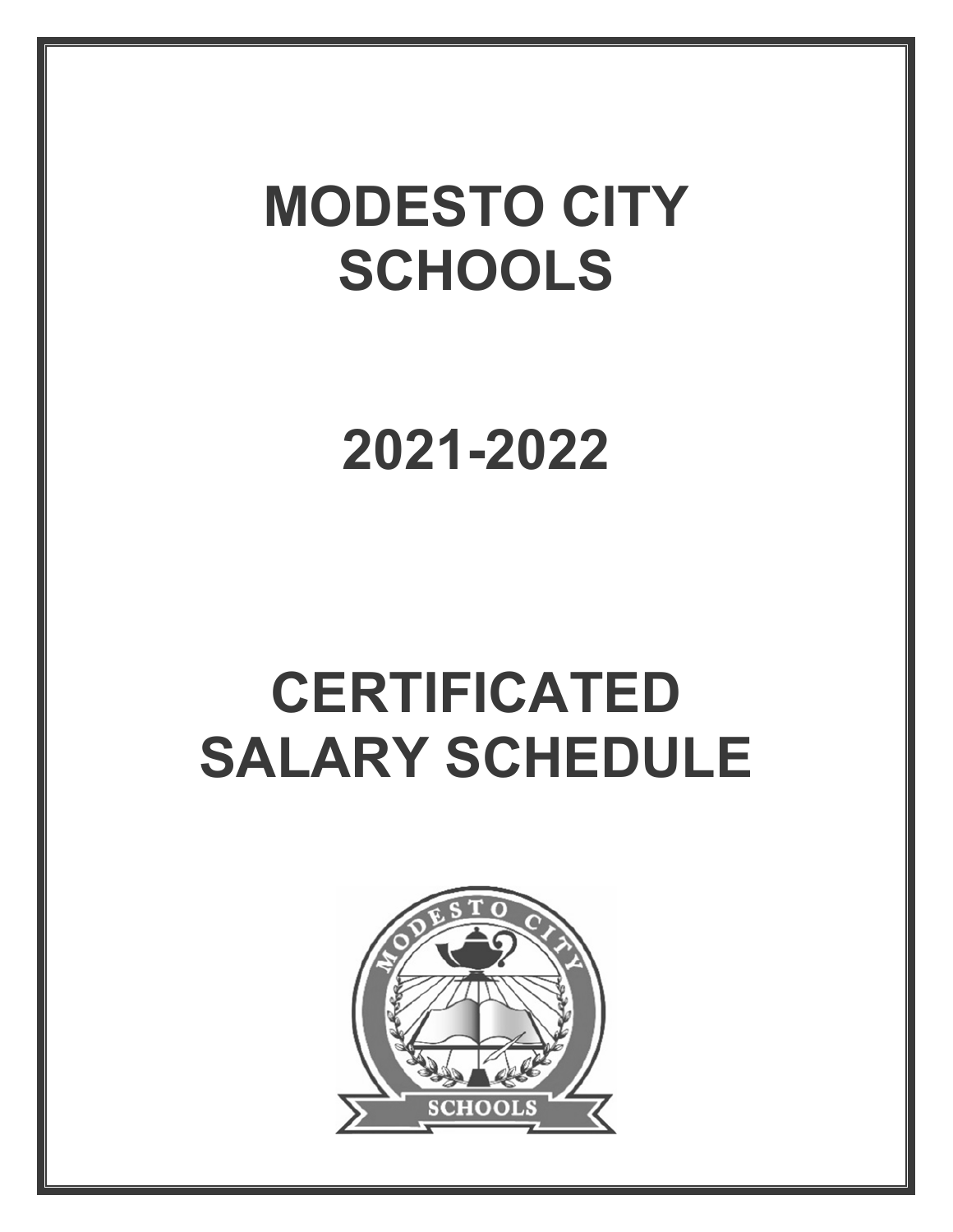## **CERTIFICATED SALARY SCHEDULES**

### **2021-2022**

# **TABLE OF CONTENTS**

#### en de la provincia de la provincia de la provincia de la provincia de la provincia de la provincia de la provi

| $\mathbf{I}$ . |                                                                             |  |
|----------------|-----------------------------------------------------------------------------|--|
| ΙΙ.            |                                                                             |  |
| III.           |                                                                             |  |
| IV.            |                                                                             |  |
| V.             | Early Childhood Education - State Preschool (2002) 2003 2004 2010 2011 2012 |  |
| VI.            |                                                                             |  |
| VII.           |                                                                             |  |
| VIII.          |                                                                             |  |
| IX.            |                                                                             |  |
| Х.             | G230 Academy - Elementary and High School Teachers 12                       |  |
| XI.            |                                                                             |  |
| XII.           |                                                                             |  |
| XIII.          |                                                                             |  |
| XIV.           |                                                                             |  |
| XV.            | Speech Language Pathologists and School Nurses' - Annual Salary 17          |  |
| XVI.           | Speech Language Pathologists and School Nurses' - Daily Rate 18             |  |
| XVII.          |                                                                             |  |
|                |                                                                             |  |
| XIX.           |                                                                             |  |
| XX.            |                                                                             |  |
| XXI.           |                                                                             |  |
|                |                                                                             |  |
|                |                                                                             |  |
|                |                                                                             |  |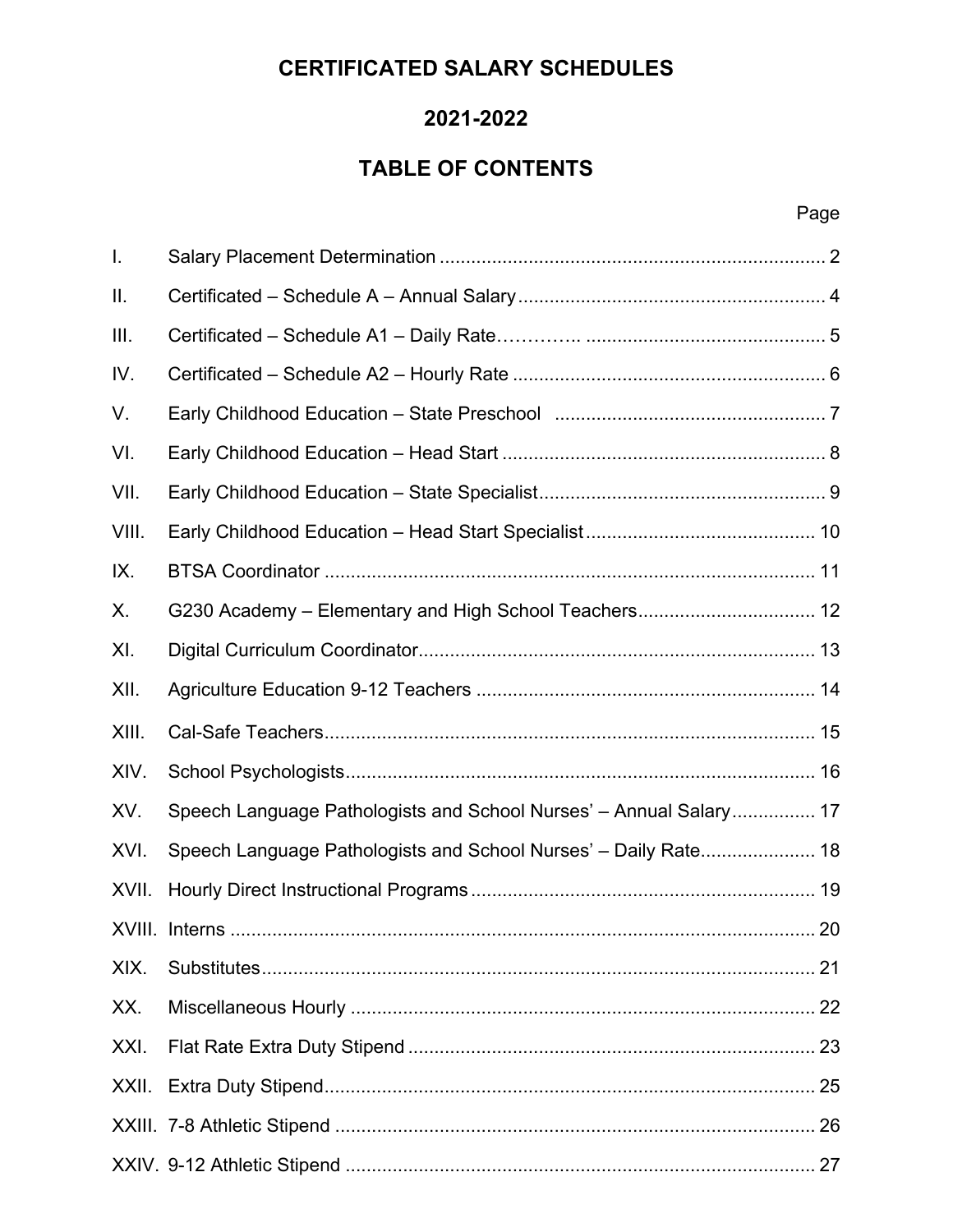#### **PLACEMENT ON THE SALARY SCHEDULE FOR EMPLOYEES IS BASED UPON EDUCATIONAL TRAINING AND PRIOR TEACHING EXPERIENCE IN ACCORDANCE WITH THE FOLLOWING:**

#### **FOR EMPLOYEES NEW TO THE DISTRICT:**

Beginning with the 2016-17 school year, teacher experience is granted on the basis of one (1) step for each year of verified prior certificated teaching experience. Actual initial placement is not to exceed a total of twelve (12) steps with the exception of Range I where the maximum number of steps is six (6), except as approved by the Board. A year of experience shall represent no less than seventy-five percent (75%) of the days of required service for one given year. EXPERIENCE SHALL BE WITHIN THE LAST FIFTEEN (15) YEARS. Verification of certificated experience must be received in the Human Resources Office within 30 days of acceptance of the position.

(If a teaching credential could have been obtained prior to the date the credential was actually granted, the date the credential could have been obtained shall be used to determine teaching experience placement on the salary schedule. The burden of proof shall be on the employee to establish that the academic requirements were met to obtain a teaching credential.)

Maximum placement for provisional credentialed personnel is Step 6, except as approved by the Board.

Upon application, prior experience related closely to the local teaching assignment, when fully verified, shall be credited on the basis of one (1) step for each two (2) years within the past ten (10) years. Experience credit cannot exceed three (3) steps. The B.A. Degree or equivalent, or a regular credential shall have been earned before the related work experience. of the days of required service for one given year. EXPERIENCE SHALL **BE** of the function of certificated experience must be received in the Human Resorting redential could have been obtained prior to the date the function

#### **UNITS**

Credit is granted toward salary advancement for units earned after receiving the Bachelor's Degree, including post-graduate units received prior to Bachelor's Degree, as shown on an official transcript from a college or university only if they are:

- a) Earned at accredited colleges or universities with at least a "C" grade equivalent or earned at non-accredited colleges or universities with at least a "C" grade or equivalent and are accepted for credit on the official transcripts of accredited colleges or universities or CTC Induction of Intern Programs.
- b) Clearly and substantially supportive of the employee's assignment or the employee's District approved goal.
- c) Units shall be recorded as semester units. The formula to convert from quarter units to semester units shall be: quarter units x .667 = semester units.

With prior District approval, credit may be granted toward salary schedule advancement for lower division units and upper division or graduate units not covered under part (a), earned with at least a "C" grade or equivalent after the date of receiving the Bachelor's Degree as shown on an official transcript from a college or university.

No credit is granted for units earned during the regular school year in excess of nine (9) semester units or twelve (12) quarter units. Requests to exceed this requirement may be submitted to the Associate Superintendent, Human Resources.

A school nurse will receive two (2) units of credit toward salary schedule placement for completion of each thirty (30) hours of continuing education of the type that is utilized to keep a current California Nursing License. This shall apply to hours earned after September 1, 1985.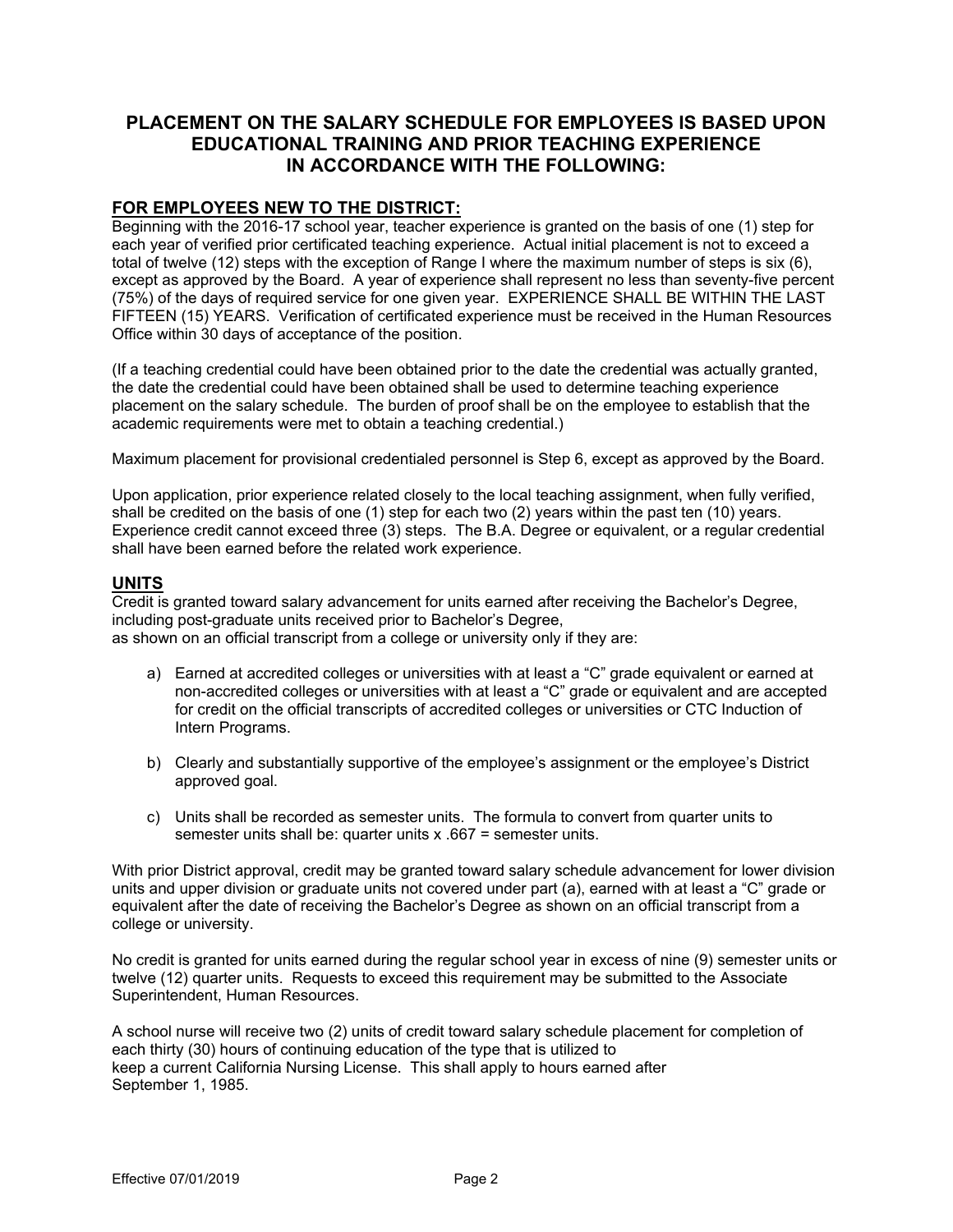**FILING OF UNITS** – Official transcripts received in the Human Resources Office no later than October 1 shall count toward reclassification beginning January 1 of the current school year and be paid in the February pay cycle to maximize payment to the member. Official transcripts received in the Human Resources Office after October 1 but no later than April 1 shall count toward reclassification for the following school year. All step (years of service) changes will occur at the beginning of the school year. The regular school year is the first work day through the last day of school. Transcripts shall not be returned to the employee and become the property of Modesto City Schools as part of the employee's personnel file. For employees new to the District, transcripts must be received in the Human Resources Office within 30 days of acceptance of the position.

**ANNUAL INCREMENT** – Seventy-five percent (75%) of the annual required days of service shall be served to qualify for the annual increment.

Employees placed on Column 1 cannot advance beyond step 6 unless they have submitted official transcripts reflecting 12 approved upper division graduate units beyond the B.A. Degree, until qualifying time would advance the employee to Step 18. **IAL INCREMENT** – Seventy-five percent (75%) of the annual required development.<br>To qualify for the annual increment.<br>Jepse placed on Column 1 cannot advance beyond step 6 unless they have submitted official<br>plus reflectin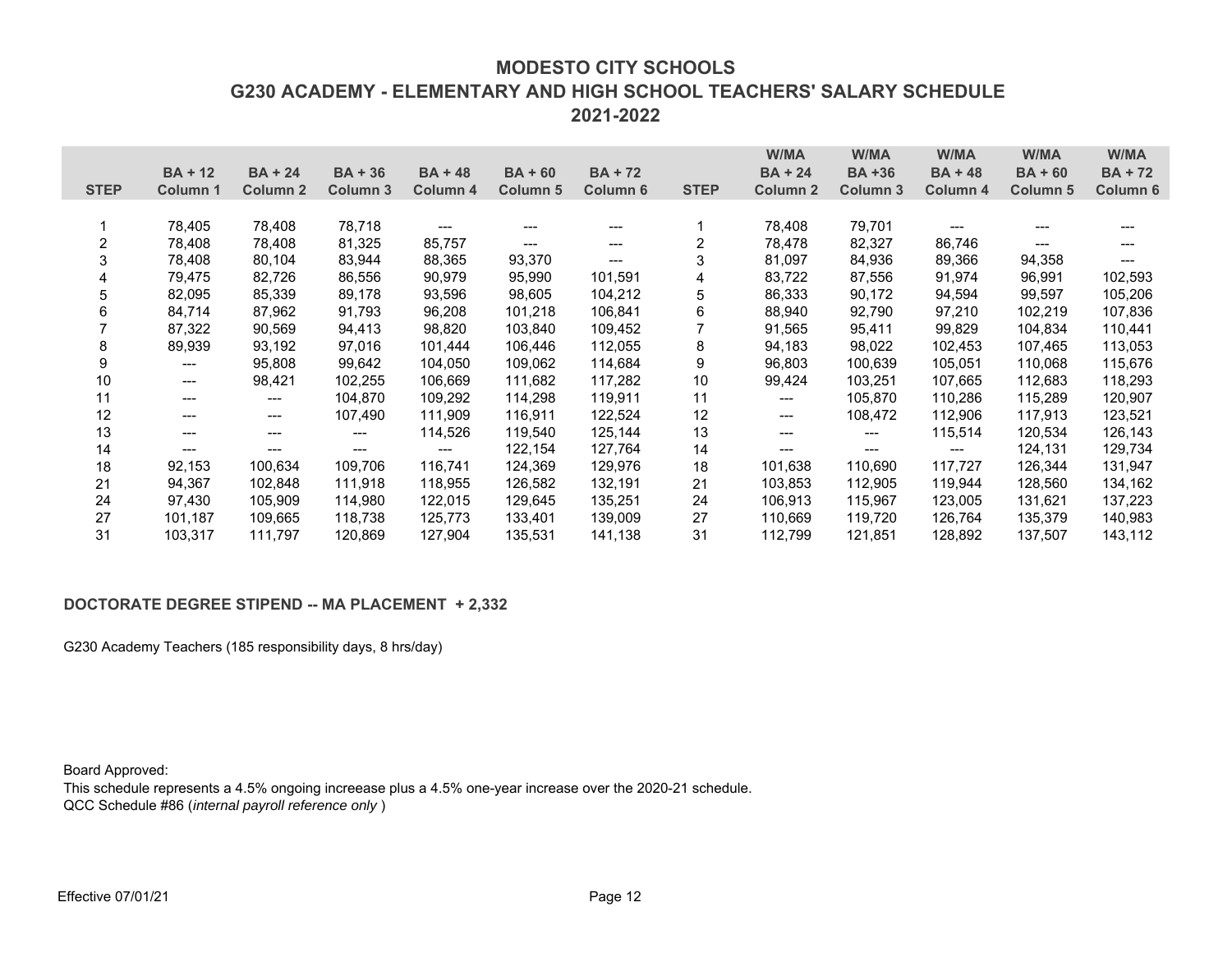#### **MODESTO CITY SCHOOLSDIGITAL CURRICULUM COORDINATOR SALARY SCHEDULE2021-2022**

|                           |                                                                     |                 |           |                |                 |                 |                         | W/MA                                     | W/MA         | W/MA                   | W/MA            | W/MA           |
|---------------------------|---------------------------------------------------------------------|-----------------|-----------|----------------|-----------------|-----------------|-------------------------|------------------------------------------|--------------|------------------------|-----------------|----------------|
|                           | $BA + 12$                                                           | $BA + 24$       | $BA + 36$ | <b>BA + 48</b> | $BA + 60$       | <b>BA+72</b>    |                         | $BA + 24$                                | <b>BA+36</b> | $BA + 48$              | $BA + 60$       | <b>BA + 72</b> |
| <b>STEP</b>               | Column 1                                                            | <b>Column 2</b> | Column 3  | Column 4       | <b>Column 5</b> | <b>Column 6</b> | <b>STEP</b>             | Column <sub>2</sub>                      | Column 3     | Column 4               | <b>Column 5</b> | Column 6       |
|                           |                                                                     |                 |           |                |                 |                 |                         |                                          |              |                        |                 |                |
| 1                         | 82,643                                                              | 82,646          | 82,973    | $---$          |                 |                 | 1                       | 82,646                                   | 84,009       | $\qquad \qquad \cdots$ |                 |                |
| $\overline{\mathbf{c}}$   | 82,646                                                              | 82,646          | 85,721    | 90,393         |                 |                 | $\overline{\mathbf{c}}$ | 82,720                                   | 86,777       | 91,435                 |                 |                |
| $\ensuremath{\mathsf{3}}$ | 82,646                                                              | 84,434          | 88,482    | 93,141         | 98,417          | $---$           | 3 <sub>l</sub>          | 85,481                                   | 89,527       | 94,197                 | 99,458          |                |
| 4                         | 83,771                                                              | 87,198          | 91,235    | 95,897         | 101,179         | 107,082         |                         | 88,248                                   | 92,289       | 96,946                 | 102,234         | 108,139        |
| 5                         | 86,533                                                              | 89,952          | 93,998    | 98,655         | 103,935         | 109,845         | 5                       | 91,000                                   | 95,046       | 99,707                 | 104,981         | 110,893        |
| 6                         | 89,293                                                              | 92,717          | 96,755    | 101,408        | 106,689         | 112,616         | $\,6$                   | 93,748                                   | 97,806       | 102,465                | 107,744         | 113,665        |
| $\overline{7}$            | 92,042                                                              | 95,465          | 99,516    | 104,162        | 109,453         | 115,368         | $\overline{7}$          | 96,514                                   | 100,568      | 105,225                | 110,501         | 116,411        |
| 8                         | 94,801                                                              | 98,229          | 102,260   | 106,927        | 112,200         | 118,112         | 8                       | 99,274                                   | 103,320      | 107,991                | 113,274         | 119,164        |
| 9                         | ---                                                                 | 100,987         | 105,028   | 109,674        | 114,957         | 120,883         | 9                       | 102,036                                  | 106,079      | 110,729                | 116,018         | 121,929        |
| 10                        |                                                                     | 103,741         | 107,782   | 112,435        | 117,719         | 123,622         | 10                      | 104,798                                  | 108,832      | 113,485                | 118,774         | 124,687        |
| 11                        |                                                                     |                 | 110,539   | 115,200        | 120,476         | 126,393         | 11                      | ---                                      | 111,593      | 116,247                | 121,521         | 127,443        |
| 12                        | ---                                                                 | ---             | 113,300   | 117,958        | 123,231         | 129,147         | 12                      | $---$                                    | 114,335      | 119,009                | 124,287         | 130,198        |
| 13                        | ---                                                                 | ---             | ---       | 120,717        | 126,002         | 131,909         | 13                      | $\qquad \qquad \qquad \qquad \text{---}$ | ---          | 121,758                | 127,049         | 132,962        |
| 14                        | ---                                                                 |                 |           | $---$          | 128,757         | 134,670         | 14                      |                                          | $---$        | ---                    | 130,841         | 136,747        |
| 18                        | 97,134                                                              | 106,074         | 115,636   | 123,051        | 131,092         | 137,002         | 18 <sub>1</sub>         | 107,132                                  | 116,673      | 124,091                | 133,173         | 139,079        |
| 21                        | 99,468                                                              | 108,407         | 117,968   | 125,385        | 133,424         | 139,336         | 21                      | 109,467                                  | 119,008      | 126,427                | 135,509         | 141,414        |
| 24                        | 102,696                                                             | 111,634         | 121,195   | 128,610        | 136,653         | 142,562         | 24                      | 112,692                                  | 122,235      | 129,654                | 138,736         | 144,640        |
| 27                        | 106,657                                                             | 115,593         | 125,156   | 132,572        | 140,612         | 146,523         | 27                      | 116,651                                  | 126,191      | 133,616                | 142,697         | 148,604        |
| 31                        | 108,902                                                             | 117,840         | 127,402   | 134,818        | 142,857         | 148,767         | 31                      | 118,896                                  | 128,438      | 135,859                | 144,940         | 150,848        |
|                           |                                                                     |                 |           |                |                 |                 |                         |                                          |              |                        |                 |                |
|                           |                                                                     |                 |           |                |                 |                 |                         |                                          |              |                        |                 |                |
|                           |                                                                     |                 |           |                |                 |                 |                         |                                          |              |                        |                 |                |
|                           | DOCTORATE DEGREE STIPEND -- MA PLACEMENT + 2,332                    |                 |           |                |                 |                 |                         |                                          |              |                        |                 |                |
|                           |                                                                     |                 |           |                |                 |                 |                         |                                          |              |                        |                 |                |
|                           | Digital Curriculum Coordinator (195 responsibility days, 8 hrs/day) |                 |           |                |                 |                 |                         |                                          |              |                        |                 |                |
|                           |                                                                     |                 |           |                |                 |                 |                         |                                          |              |                        |                 |                |
|                           |                                                                     |                 |           |                |                 |                 |                         |                                          |              |                        |                 |                |
|                           |                                                                     |                 |           |                |                 |                 |                         |                                          |              |                        |                 |                |
|                           |                                                                     |                 |           |                |                 |                 |                         |                                          |              |                        |                 |                |
|                           |                                                                     |                 |           |                |                 |                 |                         |                                          |              |                        |                 |                |
|                           |                                                                     |                 |           |                |                 |                 |                         |                                          |              |                        |                 |                |
| Board Approved:           |                                                                     |                 |           |                |                 |                 |                         |                                          |              |                        |                 |                |
|                           |                                                                     |                 |           |                |                 |                 |                         |                                          |              |                        |                 |                |

#### **DOCTORATE DEGREE STIPEND -- MA PLACEMENT + 2,332**

#### Board Approved:

QCC Schedule #88 (*internal payroll reference only* ) This schedule represents a new schedule added during the 2021-22 school year.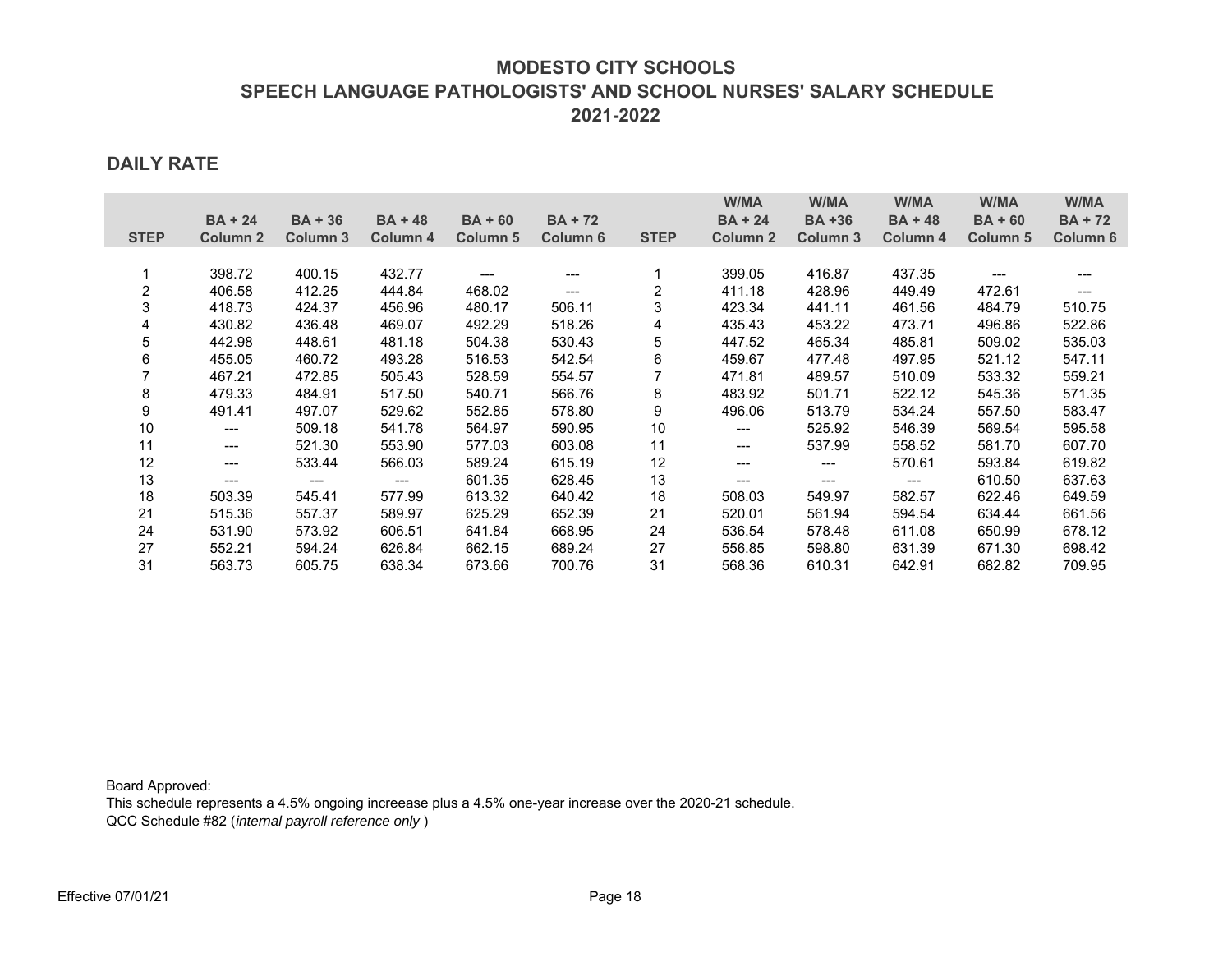#### **MODESTO CITY SCHOOLSHOURLY DIRECT INSTRUCTIONAL PROGRAMS SCHEDULE2021-2022**

| <b>STEP</b>                                 | $BA + 12$<br>Column<br>$\mathbf 1$        | $BA + 24$<br>Column<br>$\overline{2}$     | W/MA<br>$BA + 24$<br>Column<br>2M                        | $BA + 36$<br>Column<br>3                  | W/MA<br>$BA + 36$<br>Column<br>3M                                                      | $BA + 48$<br>Column<br>$\overline{4}$     | W/MA<br>$BA + 48$<br>Column<br>4M                                                                                                                                                                                                                                                                        | $BA + 60$<br>Column<br>5                  | <b>W/MA</b><br>$BA + 60$<br>Column<br>5M   | $BA + 72$<br>Column<br>6                  | W/MA<br>$BA + 72$<br>Column<br>6M         |
|---------------------------------------------|-------------------------------------------|-------------------------------------------|----------------------------------------------------------|-------------------------------------------|----------------------------------------------------------------------------------------|-------------------------------------------|----------------------------------------------------------------------------------------------------------------------------------------------------------------------------------------------------------------------------------------------------------------------------------------------------------|-------------------------------------------|--------------------------------------------|-------------------------------------------|-------------------------------------------|
| 1<br>$\overline{\mathbf{c}}$<br>3<br>4<br>5 | 30.00<br>31.29<br>32.59<br>33.92<br>35.13 | 31.61<br>32.88<br>34.23<br>35.46<br>36.77 | 32.10<br>33.36<br>34.70<br>35.99<br>37.24                | 33.51<br>34.78<br>36.06<br>37.35<br>38.66 | 33.98<br>35.29<br>36.54<br>37.85<br>39.12                                              | 35.67<br>36.97<br>38.26<br>39.56<br>40.84 | 36.18<br>37.42<br>38.75<br>40.07<br>41.35                                                                                                                                                                                                                                                                | 38.15<br>39.44<br>40.71<br>42.01<br>43.29 | 38.66<br>39.96<br>41.18<br>142.50<br>43.82 | 40.95<br>42.25<br>43.46<br>44.78<br>46.08 | 41.42<br>42.71<br>44.03<br>45.23<br>46.58 |
|                                             |                                           | <b>PROVISIONS OF THE SCHEDULE:</b>        |                                                          |                                           |                                                                                        |                                           |                                                                                                                                                                                                                                                                                                          |                                           |                                            |                                           |                                           |
|                                             |                                           |                                           |                                                          |                                           |                                                                                        |                                           | 1 The schedule applies to Adult Education, Adult Education-Summer School, Extended Summer School, 7-12, Home & Hospital-Regular Ed, Home &<br>Hospital-Special Ed, Independent Study, Academic Intervention, ROP Evening School, Summer School and Tutoring/Peer Assistance Program.                     |                                           |                                            |                                           |                                           |
|                                             |                                           |                                           | period for credit toward step advancement.               |                                           |                                                                                        |                                           | 2 Seventy-five percent of a particular period of instruction for all hourly direct instructional programs during a school year, represents a full service                                                                                                                                                |                                           |                                            |                                           |                                           |
|                                             | number of hours served.                   |                                           |                                                          |                                           |                                                                                        |                                           | Experience in each of the hourly direct instructional programs is a separate entity. Experience in one program cannot be transferred to program (with<br>the exception of experience within Extended Summer School, Summer School). Full credit shall be given for completion of a session regardless of |                                           |                                            |                                           |                                           |
| 4                                           |                                           |                                           |                                                          |                                           | An employee shall advance one step at successful completion of each year.              |                                           |                                                                                                                                                                                                                                                                                                          |                                           |                                            |                                           |                                           |
| 5                                           |                                           |                                           | programs. Experience shall be with Modesto City Schools. |                                           |                                                                                        |                                           | At the initiation of the new schedule, current experience to a maximum of Step 5 shall be given for previous experience in hourly direct instructional                                                                                                                                                   |                                           |                                            |                                           |                                           |
| 6                                           |                                           |                                           |                                                          |                                           | Experience in hourly direct instructional programs shall be within the last ten years. |                                           |                                                                                                                                                                                                                                                                                                          |                                           |                                            |                                           |                                           |
| 7                                           |                                           |                                           | Substitutes are paid at Column 1, Step 1.                |                                           |                                                                                        |                                           |                                                                                                                                                                                                                                                                                                          |                                           |                                            |                                           |                                           |
| Board Approved:                             |                                           |                                           |                                                          |                                           |                                                                                        |                                           |                                                                                                                                                                                                                                                                                                          |                                           |                                            |                                           |                                           |

#### **PROVISIONS OF THE SCHEDULE:**

- 1 The schedule applies to Adult Education, Adult Education-Summer School, Extended Summer School, 7-12, Home & Hospital-Regular Ed, Home & Hospital-Special Ed, Independent Study, Academic Intervention, ROP Evening School, Summer School and Tutoring/Peer Assistance Program.
- 2 Seventy-five percent of a particular period of instruction for all hourly direct instructional programs during a school year, represents a full service period for credit toward step advancement.
- 3 Experience in each of the hourly direct instructional programs is a separate entity. Experience in one program cannot be transferred to program (with the exception of experience within Extended Summer School, Summer School). Full credit shall be given for completion of a session regardless of number of hours served.
- 4 An employee shall advance one step at successful completion of each year.
- 5 At the initiation of the new schedule, current experience to a maximum of Step 5 shall be given for previous experience in hourly direct instructional programs. Experience shall be with Modesto City Schools.
- 6 Experience in hourly direct instructional programs shall be within the last ten years.
- 7 Substitutes are paid at Column 1, Step 1.

Board Approved:

This schedule represents a 0% change over the 2020-21 schedule. QCC Schedule #11 (*internal payroll reference only* )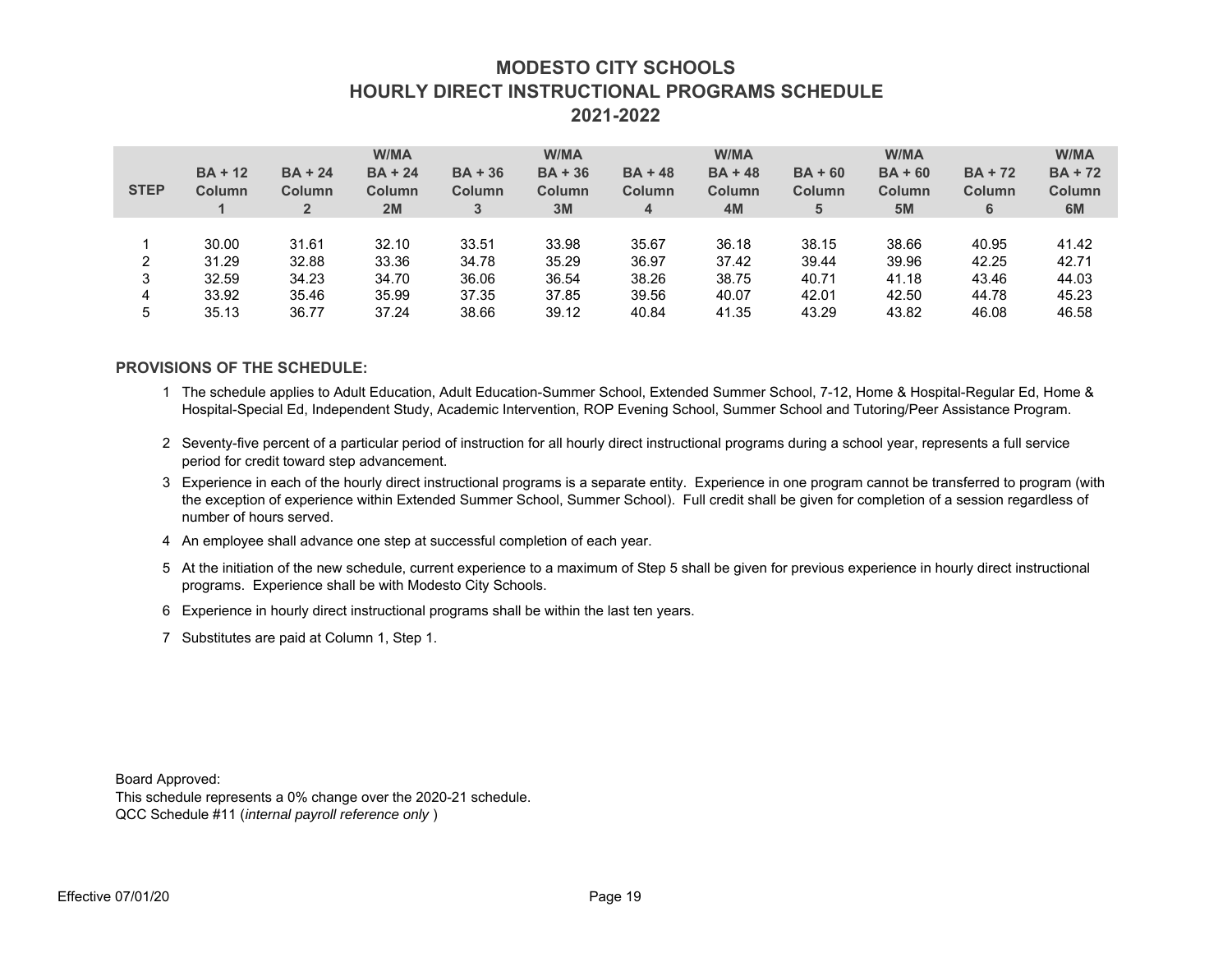#### **MODESTO CITY SCHOOLS INTERN SALARY SCHEDULE 2021-2022**

| <b>ANNUAL</b> | \$<br>61,810 |
|---------------|--------------|
| DAILY         | \$<br>334.11 |

Intern salary based on 92% of Step 1, Column 1 of Schedule A. n salary based on 92% of Step 1, Column 1 of Schedule A.

Board Approved:

This schedule represents a 4.5% ongoing increase plus a 4.5% one-year increase over the 2020-21 schedule. QCC Schedule #5 (*internal payroll reference only* )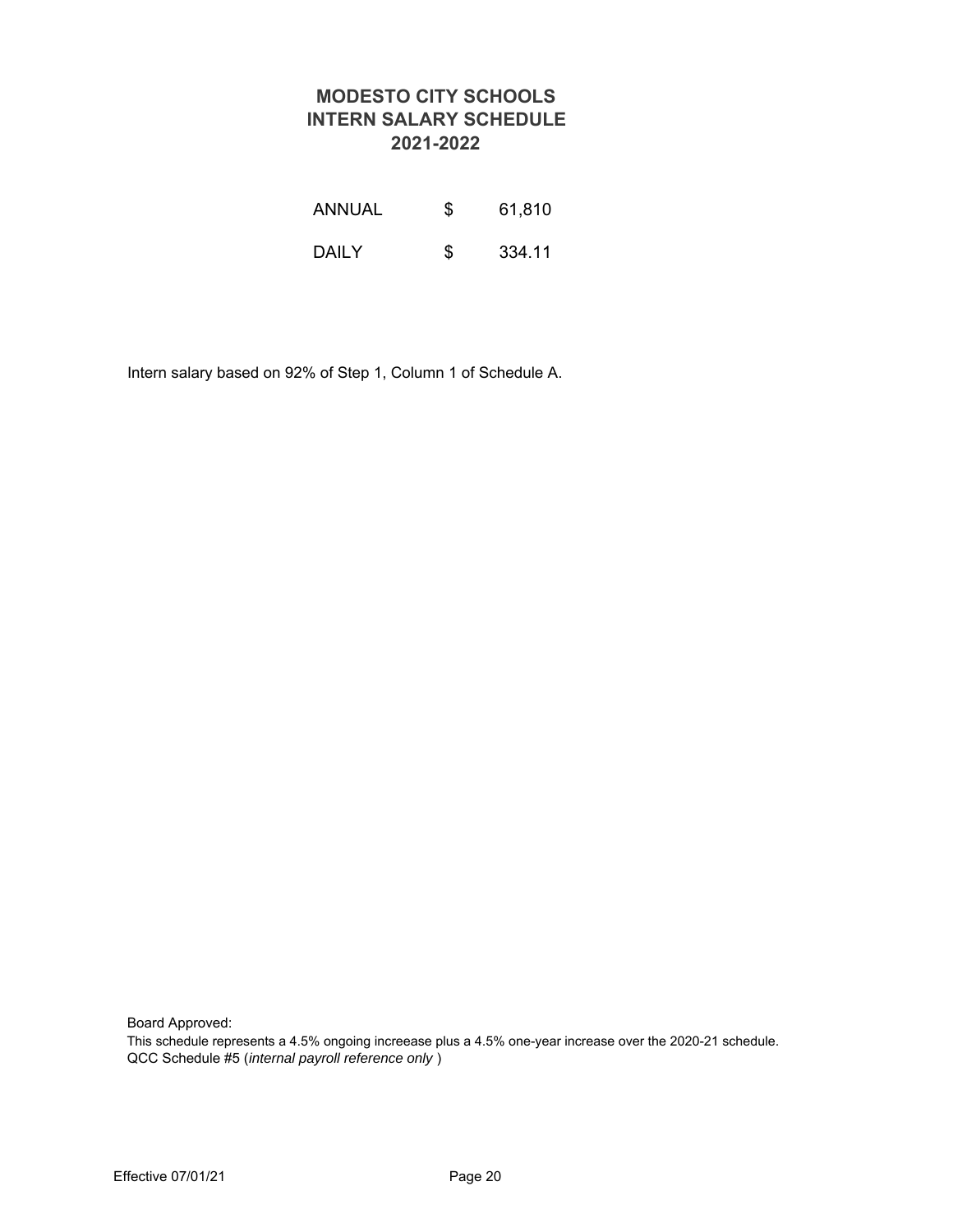#### **MODESTO CITY SCHOOLS SUBSTITUTE SALARY SCHEDULE 2021-2022**

|                                                                                                                                         |     | 30 Day<br><b>Permit</b> |          |                |     | <b>Regular</b><br><b>Credential</b> |     |          |                |
|-----------------------------------------------------------------------------------------------------------------------------------------|-----|-------------------------|----------|----------------|-----|-------------------------------------|-----|----------|----------------|
| <b>REGULAR PROGRAM</b>                                                                                                                  |     | Daily                   |          | *Hourly        |     | Daily                               |     |          | *Hourly        |
| Day to Day Substitute Service<br>(First 20 Days)                                                                                        | *** | \$135.00<br>\$200.00    | \$       | 27.00<br>40.00 | *** | \$135.00<br>\$200.00                |     | \$<br>\$ | 27.00<br>40.00 |
| Day to Day Substitute Service<br>(After 20 Days)                                                                                        | *** | \$152.00<br>\$200.00    | \$<br>\$ | 30.40<br>40.00 |     | \$152.00<br>\$200.00                |     | \$<br>\$ | 30.40<br>40.00 |
| Long Term Substitute Service<br>(31+ consecutive days in same<br>position, not retroactive)                                             |     | N/A                     |          | N/A            |     | \$194.00<br>\$200.00                |     | \$<br>\$ | 38.80<br>40.00 |
| *Substitute hourly rate is 1/5 of the daily rate.                                                                                       |     |                         |          |                |     |                                     |     |          |                |
| G230 Substitutes are paid the applicable rate x 1.20.<br>Longer day Block Schedule days are paid the applicable rate x 1.20.<br>*Hourly |     |                         |          |                |     |                                     |     |          |                |
| **English Language Proficency Assessment<br>** (Certificated subs administering the District Assessment)                                |     |                         |          |                |     |                                     |     | \$       | 30.40          |
|                                                                                                                                         |     |                         |          |                |     |                                     | *** | \$       | 40.00          |
| *** COVID-19 Sub Rate Effective November 1, 2020 through May 27, 2021<br>*** (LOA-Temporary Increase to Daily Substitute Rate)          |     |                         |          |                |     | <b>Regular</b><br><b>Credential</b> |     |          |                |
| <b>COUNSELOR SUBSTITUTES</b>                                                                                                            |     |                         |          |                |     | Daily<br>*Hourly                    |     |          |                |
| One (1) to nine (9) days in same assignment                                                                                             |     |                         |          |                |     | \$135.00                            |     | \$       | 27.00          |
| ***Day ten (10) through end of same assignment<br>*** Daily rate, Schedule A1, Step 1, Column 1 (per<br>September 2015 LOA)             |     |                         |          |                |     | \$363.16                            |     | \$       | 72.63          |
| *Substitute hourly rate is 1/5 of the daily rate.                                                                                       |     |                         |          |                |     |                                     |     |          |                |
| <b>SCHOOL NURSE SUBSTITUTES</b>                                                                                                         |     |                         |          |                |     | Daily                               |     |          | *Hourly        |
| *Daily rate equal to Step 1, Column 1, of the Speech Language<br>Pathologists' Salary Schedule.<br>* Applies to each day in assignment. |     |                         |          |                |     | \$398.72                            |     | \$       | 79.74          |

The differential charged to employees for whom substitutes are paid at the daily rate (e.g. \$363.16) (i.e. Counselors, Psychologists, and Nurses) will be at the Long Term Substitute Service Daily Rate (e.g. \$194.00).

Board Approved: QCC Schedules #7 & 57 (*internal payroll reference only* )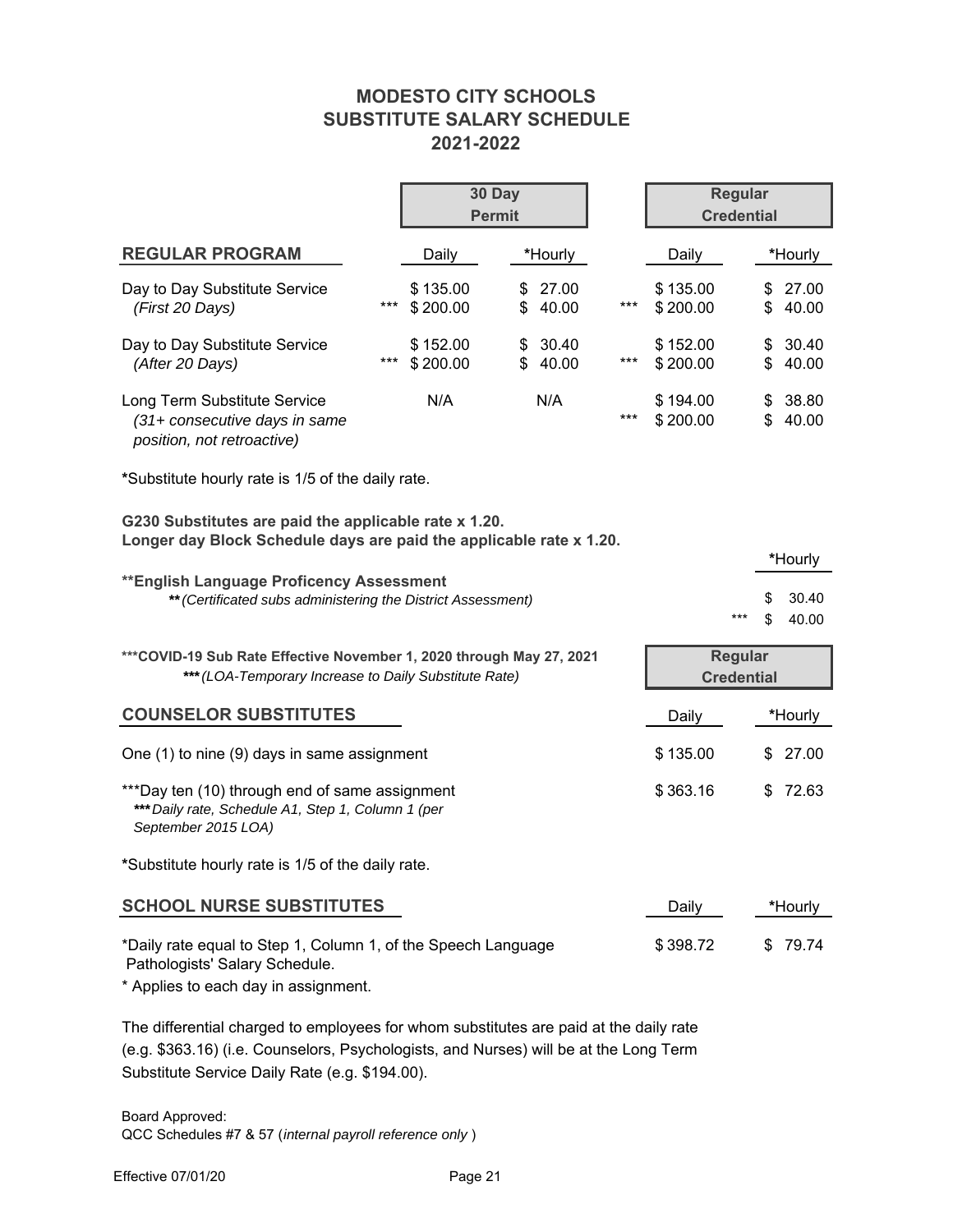#### **MODESTO CITY SCHOOLS MISCELLANEOUS HOURLY SALARY SCHEDULE 2021-2022**

| <b>Position</b>                                                             | <b>Rate</b> |
|-----------------------------------------------------------------------------|-------------|
| Accompanist                                                                 | \$18.12     |
| Accompanist - Performances (rate is per performance)                        | \$90.71     |
| Crowd Control (does not handle money) paid at 85% of rate                   | \$13.34     |
| Crowd Control (money handler)                                               | \$15.69     |
| <b>Curriculum Development</b>                                               | \$40.00     |
| Eighth Period Assignment (Eighth Period Assignment/180)                     | \$49.50     |
| <b>GATE Psychologist Testing</b>                                            | \$45.93     |
| In-Service Participant                                                      | \$30.00     |
| Peer Assistance and Review Committee Member<br>(Not to exceed \$1,500/year) | \$56.20     |
| Pre Peer Assistance and Review (Not to exceed 48 hours)                     | \$47.99     |
|                                                                             |             |

Board Approved: This schedule represents a 0% increase over the 2019-20 schedule. QCC Schedule #18 (*internal payroll reference only* )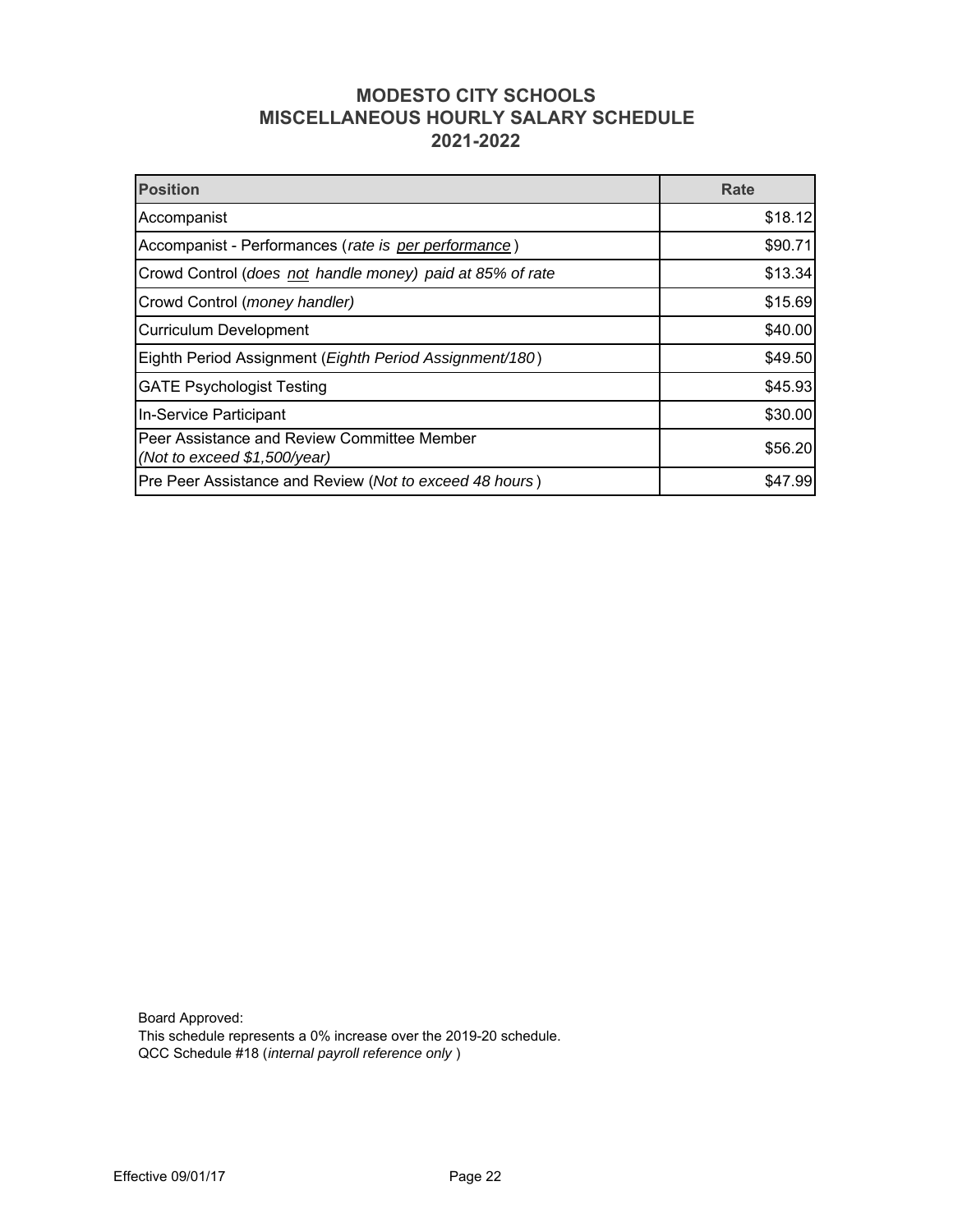#### **MODESTO CITY SCHOOLS FLAT RATE EXTRA DUTY STIPEND SALARY SCHEDULE 2021-2022**

|                                                                  |                    |                           | <b>Base Rate</b> |
|------------------------------------------------------------------|--------------------|---------------------------|------------------|
|                                                                  |                    |                           | \$54,000.00      |
| $K-6$                                                            | <b>Percent</b>     |                           | <b>Base \$</b>   |
| Asst. to Principal 19 or less employees                          | 2.250%             | \$                        | 1,215.00         |
| Asst. to Principal 20 or more employees                          | 2.500%             | $\boldsymbol{\mathsf{S}}$ | 1,350.00         |
| Leadership Team Member (1 per 100 students)                      | 2.500%             | \$                        | 1,350.00         |
| Open Plan Coordinator (1)                                        | 7,500%             | \$                        | 4,050.00         |
| Outdoor Ed - Bus Supervision (round trip)                        | <b>Flat Amount</b> | \$                        | 100.00           |
| Outdoor Ed - Participant (per night)                             | <b>Flat Amount</b> | \$                        | 200.00           |
| Web Page Design/Maintenance K-6                                  | 2.250%             | \$                        | 1,215.00         |
|                                                                  |                    |                           |                  |
| $7 - 8$                                                          | <b>Percent</b>     |                           | <b>Base \$</b>   |
| Counselor (.5 FTE+ = 100% / .5 FTE- = 50%)                       | 7.000%             | \$                        | 3,780.00         |
| Dept/Instructional Chairperson - 2 Teachers                      | 1.250%             | \$                        | 675.00           |
| Dept/Instructional Chairperson - 3 Teachers                      | 2.000%             | \$                        | 1,080.00         |
| Dept/Instructional Chairperson - 4 Teachers                      | 2.500%             | \$                        | 1,350.00         |
| Dept/Instructional Chairperson - 5 Teachers                      | 3.000%             | \$                        | 1,620.00         |
| Dept/Instructional Chairperson - 6 Teachers                      | 3.750%             | \$                        | 2,025.00         |
| Dept/Instructional Chairperson - 7 Teachers                      | 4.250%             | \$                        | 2,295.00         |
| Dept/Instructional Chairperson - 8 Teachers                      | 5.000%             | \$                        | 2,700.00         |
| <b>PHAST</b>                                                     | <b>Flat Amount</b> | \$                        | 650.00           |
| Web Page Design/Maintenance 7-8                                  | 2.250%             | \$                        | 1,215.00         |
|                                                                  |                    |                           |                  |
| $9 - 12$                                                         | <b>Percent</b>     |                           | <b>Base \$</b>   |
| Academic Decathlon                                               | 10.500%            | \$                        | 5,670.00         |
| Counselor (.5 FTE or more $\approx$ 100% / .5 FTE or less = 50%) | 7.000%             | \$                        | 3,780.00         |
| Dept/Instructional Chairperson - 5 or less teachers              | 3.500%             | \$                        | 1,890.00         |
| Dept/Instructional Chairperson - 6 to 10 teachers                | 4.000%             | \$                        | 2,160.00         |
| Dept/Instructional Chairperson - 11 or more teachers             | 5.000%             | \$                        | 2,700.00         |
| <b>Mock Trial</b>                                                | 10.250%            | \$                        | 5,535.00         |
| <b>TUPE</b>                                                      | <b>Flat Amount</b> | \$                        | 2,000.00         |
| <b>Vocational Student Organization</b>                           | 3.000%             | \$                        | 1,620.00         |
| WASC Coordinator (2 Semesters for full visit)                    | 16.500%            | \$                        | 8,910.00         |
| Web Page Design/Maintenance 9-12                                 | 4.750%             | \$                        | 2,565.00         |
| <b>Work Experience</b>                                           | 4.500%             | \$                        | 2,430.00         |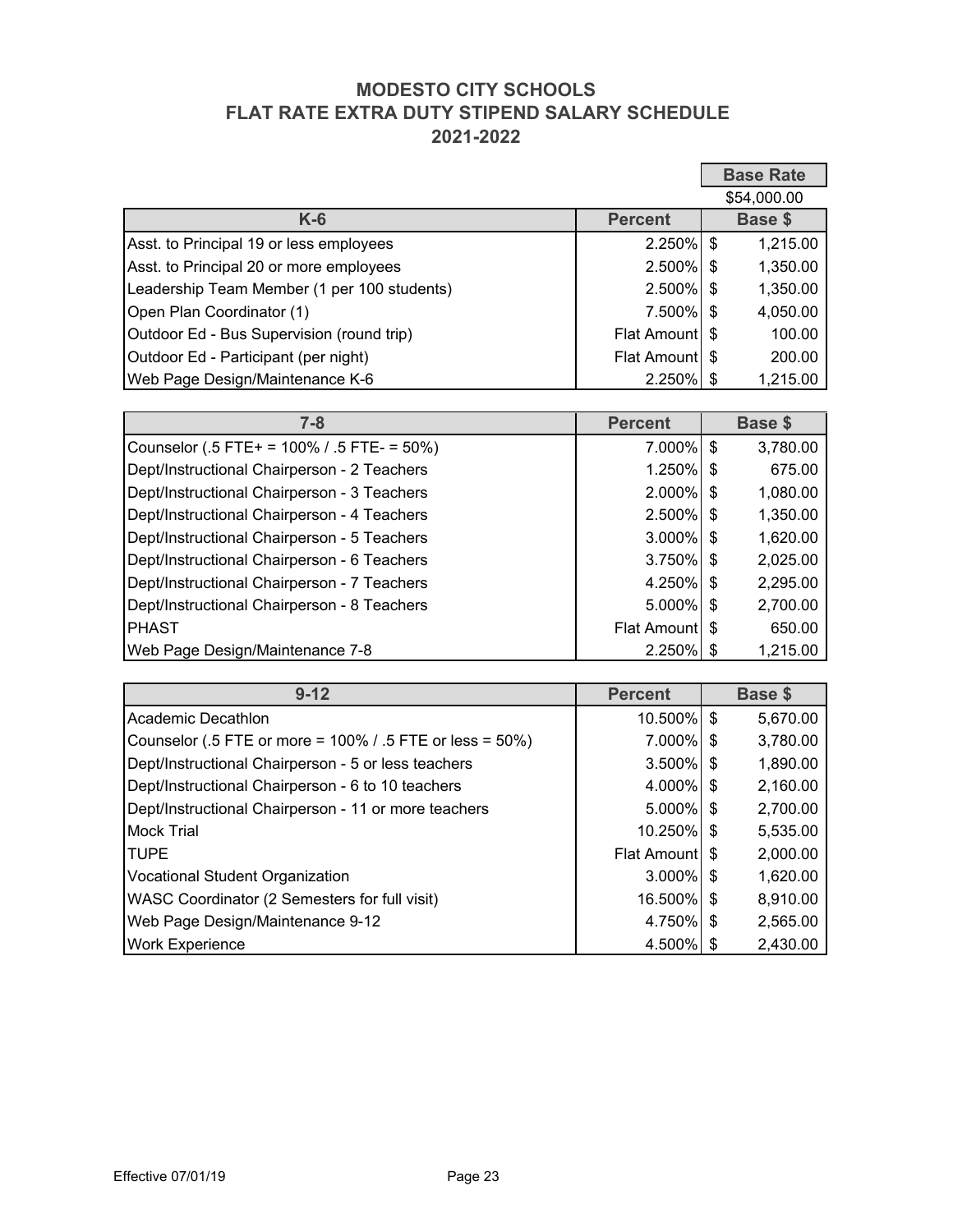#### **MODESTO CITY SCHOOLS FLAT RATE EXTRA DUTY STIPEND SALARY SCHEDULE 2021-2022**

|                                                                   |                | <b>Base Rate</b>                      |
|-------------------------------------------------------------------|----------------|---------------------------------------|
|                                                                   |                | \$54,000.00                           |
| <b>Various Grade Levels</b>                                       | <b>Percent</b> | Base \$                               |
| <b>AVID Site Coordinator</b>                                      | 3.500%         | $\mathfrak{S}$<br>1,890.00            |
| <b>BTSA Support Provider</b>                                      | 4.250%         | 2,295.00<br>\$                        |
| Dual Site Assignment                                              | 4.500%         | 2,430.00<br>\$                        |
| <b>Eighth Period Assignment</b>                                   | 16,500%        | 8,910.00<br>\$                        |
| Intern Support Provider                                           | 4.250%         | 2,295.00<br>\$                        |
| PAR Consulting Teacher                                            | 6.000%         | 3,240.00<br>\$                        |
| Teacher / Special Project                                         | 4.500%         | $\boldsymbol{\mathsf{S}}$<br>2,430.00 |
|                                                                   |                |                                       |
| <b>District Chairperson Stipends</b>                              |                |                                       |
| (not applicable if on full-time release)                          | <b>Percent</b> | <b>Base \$</b>                        |
| <b>Athletic Director</b>                                          | 20.000%        | $\sqrt[6]{\frac{1}{2}}$<br>10,800.00  |
| District Chairperson, Instrumental Music, Gr. K-6                 | 6.500%         | $\mathfrak{F}$<br>3,510.00            |
| District Chairperson, Instrumental Music, Gr. 7-12                | 6.500%         | 3,510.00<br>\$                        |
| District Chairperson, Library Services                            | 6.500%         | 3,510.00<br>\$                        |
| <b>District Chairperson, Nursing</b>                              | 6.500%         | 3,510.00<br>\$                        |
| District Chairperson, Vocal Music, Gr. K-6                        | 6.500%         | 3,510.00<br>\$                        |
|                                                                   |                |                                       |
| <b>Academic Extended Competition Compensation</b>                 |                |                                       |
| Qualifier<br><b>Percent</b>                                       | <b>Base</b>    | Per                                   |
| Competitions such as Academic Decathlon and                       |                |                                       |
| Science Olympiad extending beyond the local level<br>$0.375\%$ \$ | 202.50         | Week                                  |
|                                                                   |                |                                       |

| <b>Académic Extended Competition Compensation</b> |              |             |      |
|---------------------------------------------------|--------------|-------------|------|
| Qualifier                                         | Percent      | <b>Base</b> | Per  |
| Competitions such as Academic Decathlon and       |              |             |      |
| Science Olympiad extending beyond the local level | $0.375\%$ \$ | 202.50      | Week |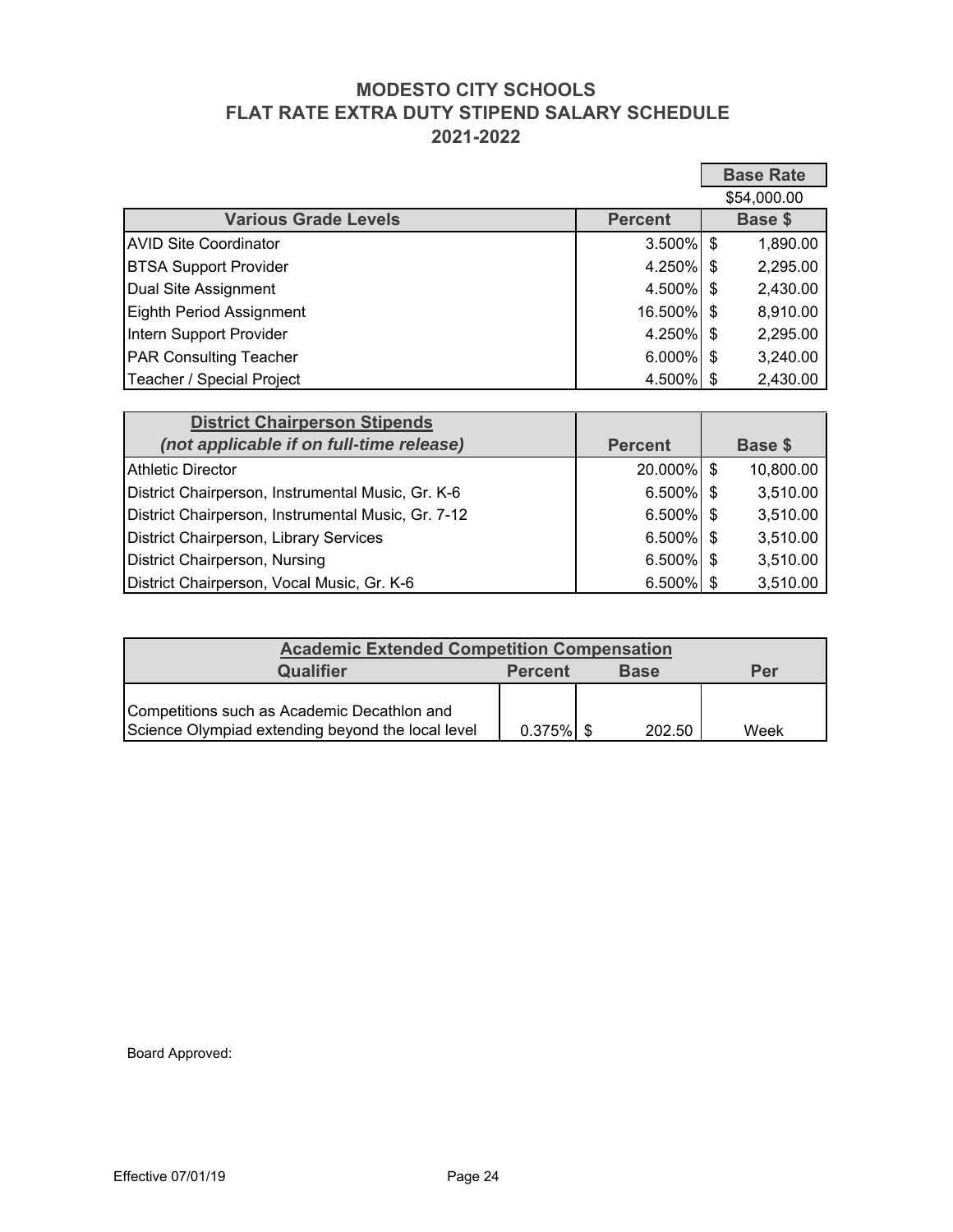#### **MODESTO CITY SCHOOLS EXTRA DUTY STIPEND SALARY SCHEDULE 2021-2022**

|                                     |                |                           | <b>Base Rate</b> | <b>Longevity</b> |                  |                |                     |    |                     |
|-------------------------------------|----------------|---------------------------|------------------|------------------|------------------|----------------|---------------------|----|---------------------|
|                                     |                |                           |                  |                  | #1               |                | #2                  |    | #3                  |
|                                     |                | \$                        | 54,000.00        |                  | 5-8 Years        |                | 9-12 Years          |    | 13 + Years          |
|                                     |                |                           |                  |                  | 0.625%           |                | 1.250%              |    | 1.875%              |
|                                     |                |                           |                  |                  |                  |                |                     |    |                     |
| $K-6$                               | <b>Percent</b> |                           | <b>Base \$</b>   |                  | Longevity #1     |                | <b>Longevity #2</b> |    | <b>Longevity #3</b> |
| Chorus                              | 2.750%         | $\boldsymbol{\mathsf{S}}$ | 1,485.00         | \$               | 1,822.50         | $\mathsf{S}$   | 2,160.00            | \$ | 2,497.50            |
| Orchestra                           | 2.750%         | \$                        | 1,485.00         | \$               | 1,822.50         | $\mathcal{S}$  | 2,160.00            | \$ | 2,497.50            |
| Safety Patrol                       | 2.750%         | \$                        | 1,485.00         | \$               | 1,822.50         | ์\$            | 2,160.00            | \$ | 2,497.50            |
| Science Olympiad                    | 1.250%         | \$                        | 675.00           | \$               | 1,012.50         | \$             | 1,350.00            | \$ | 1,687.50            |
| <b>Student Council</b>              | 2.000%         | $\frac{1}{2}$             | 1,080.00         | \$               | 1,417.50         | \$             | 1,755.00            | \$ | 2,092.50            |
|                                     |                |                           |                  |                  |                  |                |                     |    |                     |
| $7 - 8$                             | <b>Percent</b> |                           | Base \$          |                  | Longevity #1     |                | <b>Longevity #2</b> |    | Longevity #3        |
| <b>Awards Night</b>                 | 0.250%         | $\boldsymbol{\mathsf{S}}$ | 135.00           | $\mathsf{\$}$    | 472.50           | $\mathfrak{s}$ | 810.00              | \$ | 1,147.50            |
| <b>Instrumental Music</b>           | 1.750%         | $\boldsymbol{\mathsf{S}}$ | 945.00           | \$               | 1,282.50         | \$             | 1,620.00            | \$ | 1,957.50            |
| <b>Recognition Programs</b>         | 0.750%         | \$                        | 405.00           | \$               | 742.50           | \$             | 1,080.00            | \$ | 1,417.50            |
| Science Olympiad                    | 2.000%         | $\boldsymbol{\mathsf{S}}$ | 1,080.00         | \$               | 1,417.50         | \$             | 1,755.00            | \$ | 2,092.50            |
| <b>Student Council</b>              | 2.500%         | \$                        | 1,350.00         | $\frac{1}{2}$    | 1,687.50         | \$             | 2,025.00            | \$ | 2,362.50            |
| <b>Vocal Music</b>                  | 1.750%         | \$                        | 945.00           | \$               | 1,282.50         | \$             | 1,620.00            | \$ | 1,957.50            |
| Yearbook                            | $2.000\%$ \$   |                           | 1,080.00         | \$               | $1,4\bar{1}7.50$ | \$             | 1,755.00            | \$ | 2,092.50            |
|                                     |                |                           |                  |                  |                  |                |                     |    |                     |
| $9 - 12$                            | <b>Percent</b> |                           | <b>Base \$</b>   |                  | Longevity #1     |                | Longevity #2        |    | Longevity #3        |
| <b>Assistant Band Director</b>      | 2.000%         | $\sqrt{2}$                | 1,080.00         | $\$\$            | 1,417.50         | \$             | 1,755.00            | \$ | 2,092.50            |
| Dance                               | $2.500\%$ \$   |                           | 1,350.00         | \$               | 1,687.50         | \$             | 2,025.00            | \$ | 2,362.50            |
| <b>Dramatics</b>                    | 5.000%         | $\boldsymbol{\mathsf{S}}$ | 2,700.00         | \$               | 3,037.50         | \$             | 3,375.00            | \$ | 3,712.50            |
| <b>High Transitions Coordinator</b> | 2.000%         | \$                        | 1,080.00         | \$               | 1,417.50         | \$             | 1,755.00            | \$ | 2,092.50            |
| <b>Instrumental Music</b>           | 4.500%         | $\sqrt{3}$                | 2,430.00         | \$               | 2,767.50         | \$             | 3,105.00            | \$ | 3,442.50            |
| Leadership/Student Council          | .500%          | $\sqrt{3}$                | 810.00           | \$               | 1,147.50         | \$             | 1,485.00            | \$ | 1,822.50            |
| Newspaper                           | 2.250%         | \$                        | 1,215.00         | \$               | 1,552.50         | \$             | 1,890.00            | \$ | 2,227.50            |
| Science Olympiad                    | 4.000%         | \$                        | 2,160.00         | \$               | 2,497.50         | \$             | 2,835.00            | \$ | 3,172.50            |
| Speech                              | 5.000%         | \$                        | 2,700.00         | \$               | 3,037.50         | \$             | 3,375.00            | \$ | 3,712.50            |
| <b>Vocal Music</b>                  | 6.000%         | \$                        | 3,240.00         | \$               | 3,577.50         | \$             | 3,915.00            | \$ | 4,252.50            |
| Yearbook                            | 2.250%         | $\boldsymbol{\theta}$     | 1,215.00         | \$               | 1,552.50         | \$             | 1,890.00            | \$ | 2,227.50            |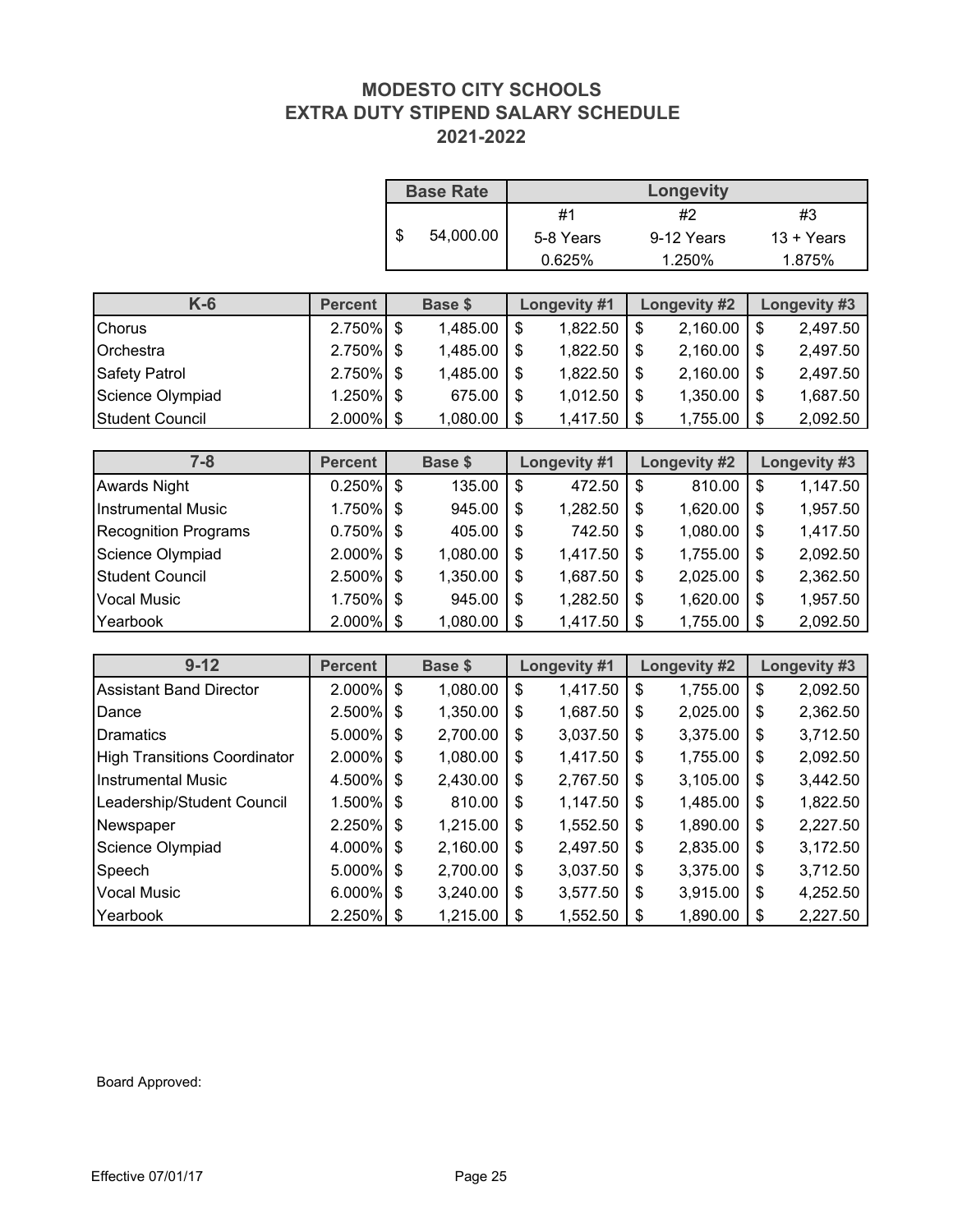#### **MODESTO CITY SCHOOLS 7-8 ATHLETIC STIPEND SALARY SCHEDULE 2021-2022**

|    | <b>Base Rate</b> | <b>Longevity</b> |            |              |  |  |  |  |  |
|----|------------------|------------------|------------|--------------|--|--|--|--|--|
|    |                  | #1               | #2         | #3           |  |  |  |  |  |
| ۰D | 54,000.00        | 5-8 Years        | 9-12 Years | $13 + Years$ |  |  |  |  |  |
|    |                  | 0.625%           | 1.250%     | 1.875%       |  |  |  |  |  |

| <b>Sport</b>                                      | <b>Percent</b> |                           | Base \$  |               | <b>Longevity #1</b> |                | Longevity #2 |      | Longevity #3 |
|---------------------------------------------------|----------------|---------------------------|----------|---------------|---------------------|----------------|--------------|------|--------------|
| Athletic Directors After School<br>Recreation 7-8 | 1.250%         | \$                        | 675.00   | \$            | $1,012.50$ \$       |                | 1,350.00     | \$   | 1,687.50     |
| Basketball, Boys 7-8                              | 3.000%         | \$                        | 1,620.00 | \$            | 1,957.50            | $\mathfrak{F}$ | 2,295.00     | \$   | 2,632.50     |
| Basketball, Girls 7-8                             | 3.000%         | $\sqrt[6]{\frac{1}{2}}$   | 1,620.00 | \$            | 1,957.50            | $\,$           | 2,295.00     | \$   | 2,632.50     |
| Co-Ed Track                                       | 2.000%         | $\boldsymbol{\mathsf{S}}$ | 1,080.00 | \$            | 1,417.50            | \$             | 1,755.00     | \$   | 2,092.50     |
| Soccer or Flag Football 7-8                       | 2.500%         | $\boldsymbol{\mathsf{S}}$ | 1,350.00 | \$            | 1,687.50            | \$             | 2,025.00     | \$   | 2,362.50     |
| Volleyball, Girls 7-8                             | 2.500%         | \$                        | 1,350.00 | $\frac{1}{2}$ | 1,687.50            | $\,$           | 2,025.00     | $\,$ | 2,362.50     |
|                                                   |                |                           |          |               |                     |                |              |      |              |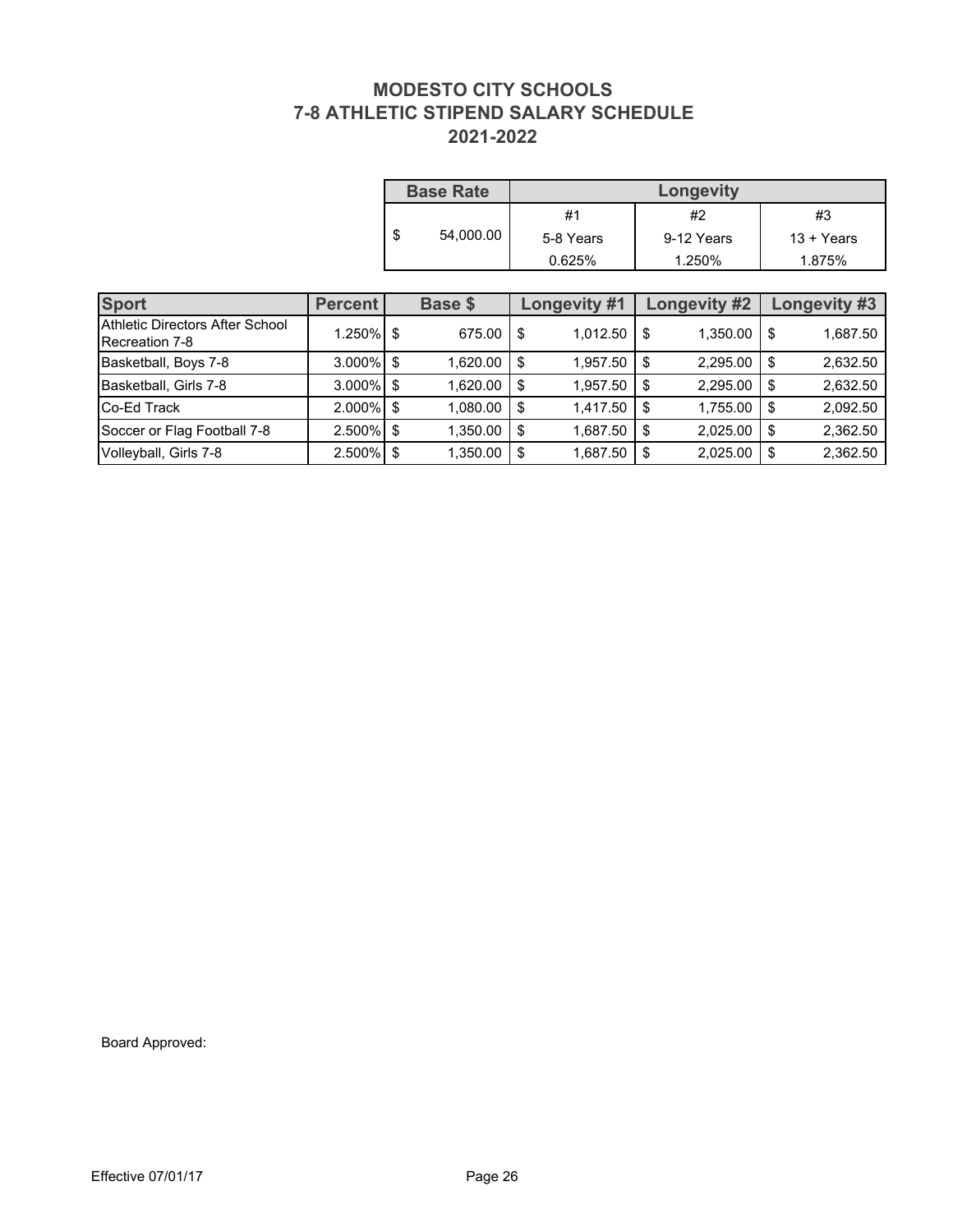#### **MODESTO CITY SCHOOLS 9-12 ATHLETIC STIPEND SALARY SCHEDULE 2021-2022**

 $\overline{\phantom{a}}$ 

|                                   |                     |                | <b>Base Rate</b>          |                | Longevity                 |              |    |                     |    |              |
|-----------------------------------|---------------------|----------------|---------------------------|----------------|---------------------------|--------------|----|---------------------|----|--------------|
|                                   |                     |                |                           |                |                           | #1           |    | #2                  |    | #3           |
| <b>Position Level Breakdown</b>   |                     |                |                           | \$54,000.00    |                           | 5-8 Years    |    | 9-12 Years          |    | 13 + Years   |
|                                   |                     |                |                           |                |                           | 0.625%       |    | 1.250%              |    | 1.875%       |
| Base %                            |                     |                |                           | 6.500%         |                           | 7.125%       |    | 7.750%              |    | 8.375%       |
| Base % - Head Coach               |                     |                |                           | 7.600%         |                           | 8.225%       |    | 8.850%              |    | 9.475%       |
| Base % - Varsity Head Coach       |                     |                |                           | 8.250%         |                           | 8.875%       |    | 9.500%              |    | 10.125%      |
| <b>Varsity Football Head</b>      |                     |                |                           | 9.250%         |                           | 9.875%       |    | 10.500%             |    | 11.125%      |
| <b>Varsity Wrestling Head</b>     |                     |                |                           | 8.800%         |                           | 9.425%       |    | 10.050%             |    | 10.675%      |
| <b>Spirit Leading Coordinator</b> |                     |                |                           | 8.500%         |                           | 9.125%       |    | 9.750%              |    | 10.375%      |
| <b>Spirit Leading Coach</b>       |                     |                |                           | 6.700%         |                           | 7.325%       |    | 7.950%              |    | 8.575%       |
| Site Athletic Director            |                     |                |                           | 10.000%        |                           | 10.625%      |    | 11.250%             |    | 11.875%      |
|                                   |                     |                |                           |                |                           |              |    |                     |    |              |
| <b>Sport</b>                      | Level               | <b>Percent</b> |                           | <b>Base \$</b> |                           | Longevity #1 |    | <b>Longevity #2</b> |    | Longevity #3 |
| <b>Alternative Education</b>      | <b>Basketball</b>   | $2.000\%$ \$   |                           | 1,080.00       | $\mathbf{\$}$             | 1,417.50     | \$ | 1,755.00            | \$ | 2,092.50     |
|                                   | Softball            | $1.100\%$ \$   |                           | 594.00         | $\mathbb{S}$              | 931.50       | \$ | 1,269.00            | \$ | 1,606.50     |
| <b>Cross Country</b>              | Head (Boys)         | 7.600%         | $\boldsymbol{\mathsf{S}}$ | 4,104.00       | $\frac{1}{2}$             | 4,441.50     | \$ | 4,779.00            | \$ | 5,116.50     |
|                                   | Head (Girls)        | 7.600%         | -\$                       | 4,104.00       | $\boldsymbol{\theta}$     | 4,441.50     | \$ | 4,779.00            | \$ | 5,116.50     |
| Baseball                          | Varsity Head        | 8.250%         | $\mathcal{L}$             | 4,455.00       | $\boldsymbol{\mathsf{S}}$ | 4,792.50     | \$ | 5,130.00            | \$ | 5,467.50     |
|                                   | <b>Varsity Asst</b> | $6.500\%$ \$   |                           | 3,510.00       | \$                        | 3,847.50     | \$ | 4,185.00            | \$ | 4,522.50     |
|                                   | JV Head             | 7.600% \$      |                           | 4,104.00       | $\sqrt{2}$                | 4,441.50     | \$ | 4,779.00            | \$ | 5,116.50     |
|                                   | Frosh Head          | 7.600%         | $\mathcal{F}$             | 4,104.00       | \$                        | 4,441.50     | \$ | 4,779.00            | \$ | 5,116.50     |
| Basketball (Boys)                 | <b>Varsity Head</b> | $8.250\%$ \$   |                           | 4,455.00       | \$                        | 4,792.50     | \$ | 5,130.00            | \$ | 5,467.50     |
|                                   | <b>Varsity Asst</b> | 6.500%         | S.                        | 3,510.00       | \$                        | 3,847.50     | \$ | 4,185.00            | \$ | 4,522.50     |
|                                   | <b>JV Head</b>      | 7.600% \$      |                           | 4,104.00       | \$                        | 4,441.50     | \$ | 4,779.00            | \$ | 5,116.50     |
|                                   | <b>Frosh Head</b>   | 7.600% \$      |                           | 4,104.00       | \$                        | 4,441.50     | \$ | 4,779.00            | \$ | 5,116.50     |
| Basketball (Girls)                | <b>Varsity Head</b> | 8.250% \$      |                           | 4,455.00       | \$                        | 4,792.50     | \$ | 5,130.00            | \$ | 5,467.50     |
|                                   | <b>Varsity Asst</b> | 6.500%         | \$                        | 3,510.00       | \$                        | 3,847.50     | \$ | 4,185.00            | \$ | 4,522.50     |
|                                   | <b>JV</b> Head      | 7.600% \$      |                           | 4,104.00       | \$                        | 4,441.50     | \$ | 4,779.00            | \$ | 5,116.50     |
|                                   | Frosh Head          | 7.600%         | -\$                       | 4,104.00       | \$                        | 4,441.50     | \$ | 4,779.00            | \$ | 5,116.50     |
| Football                          | Varsity Head        | 9.250%         | \$                        | 4,995.00       | \$                        | 5,332.50     | \$ | 5,670.00            | \$ | 6,007.50     |
|                                   | <b>Varsity Asst</b> | 6.500% \$      |                           | 3,510.00       | \$                        | 3,847.50     | \$ | 4,185.00            | \$ | 4,522.50     |
|                                   | <b>Varsity Asst</b> | $6.500\%$ \$   |                           | 3,510.00       | \$                        | 3,847.50     | \$ | 4,185.00            | \$ | 4,522.50     |
|                                   | <b>Varsity Asst</b> | 6.500% \$      |                           | 3,510.00       | \$                        | 3,847.50     | \$ | 4,185.00            | \$ | 4,522.50     |
|                                   | JV Head             | 7.600% \$      |                           | 4,104.00       | \$                        | 4,441.50     | \$ | 4,779.00            | \$ | 5,116.50     |
|                                   | JV Asst             | 6.500% \$      |                           | 3,510.00       | \$                        | 3,847.50     | \$ | 4,185.00            | \$ | 4,522.50     |
|                                   | JV Asst             | 6.500% \$      |                           | 3,510.00       | \$                        | 3,847.50     | \$ | 4,185.00            | \$ | 4,522.50     |
|                                   | Frosh Head          | 7.600% \$      |                           | 4,104.00       | \$                        | 4,441.50     | \$ | 4,779.00            | \$ | 5,116.50     |
|                                   | Frosh Asst          | 6.500% \$      |                           | 3,510.00       | \$                        | 3,847.50     | \$ | 4,185.00            | \$ | 4,522.50     |
|                                   | Frosh Asst          | 6.500%         | -\$                       | 3,510.00       | \$                        | 3,847.50     | \$ | 4,185.00            | \$ | 4,522.50     |
| Golf (Boys)                       | Head                | 7.600% \$      |                           | 4,104.00       | \$                        | 4,441.50     | \$ | 4,779.00            | \$ | 5,116.50     |
| Golf (Girls)                      | Head                | 7.600% \$      |                           | 4,104.00       | \$                        | 4,441.50     | \$ | 4,779.00            | \$ | 5,116.50     |